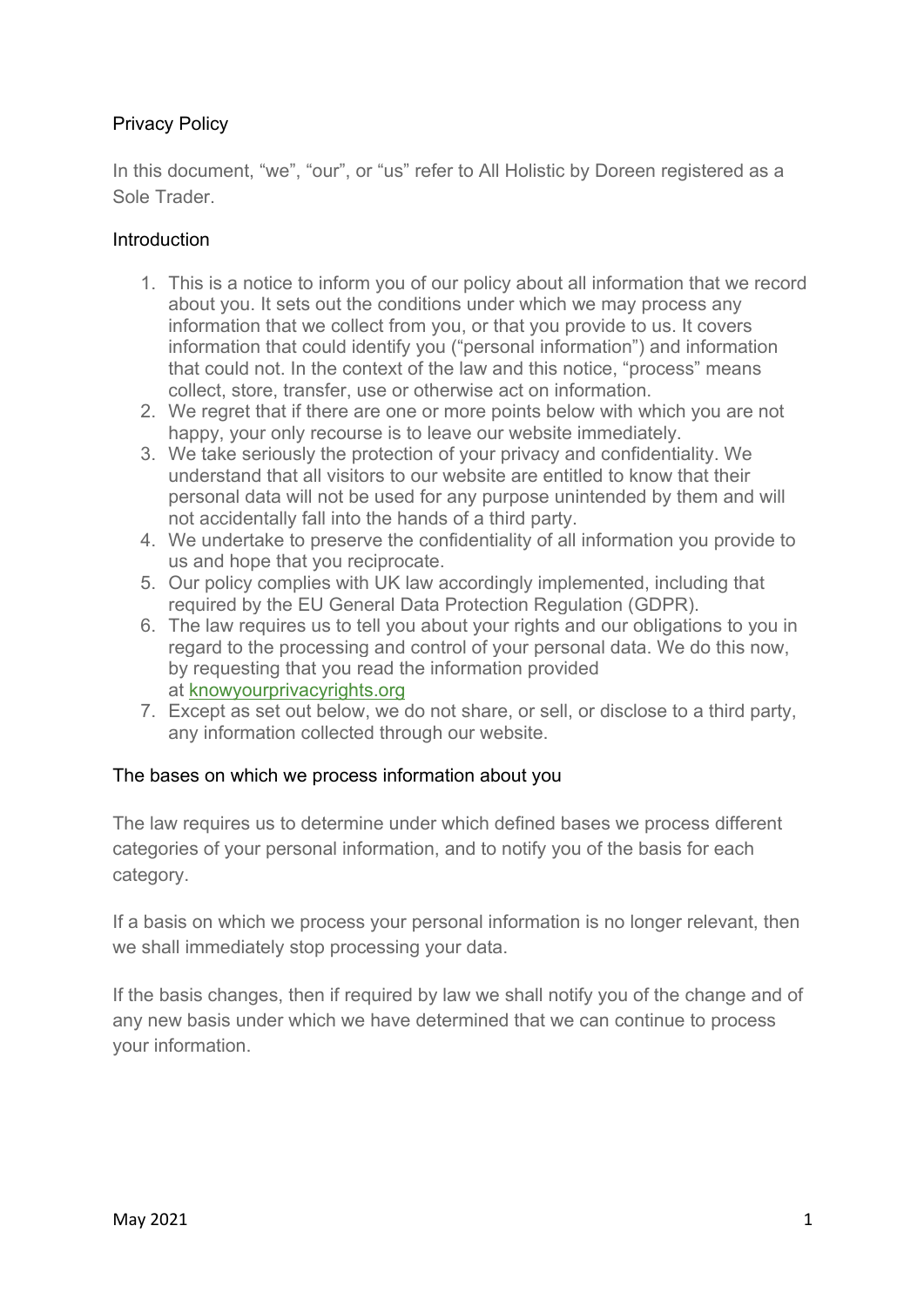#### Information we process because we have a contractual obligation with you

When you create an account on our website, buy a product or service from us, or otherwise agree to our terms and conditions, a contract is formed between you and us.

To carry out our obligations under that contract we must process the information you give us. Some of this information may be personal information.

We may use it to:

- verify your identity for security purposes
- sell products to you
- provide you with our services
- provide you with suggestions and advice on products, services and how to obtain the most from using our website

We process this information on the basis there is a contract between us, or that you have requested we use the information before we enter a legal contract.

Additionally, we may aggregate this information in a general way and use it to provide class information, for example to monitor our performance with respect to a particular service we provide. If we use it for this purpose, you as an individual will not be personally identifiable.

We shall continue to process this information until the contract between us ends or is terminated by either party under the terms of the contract.

#### Information we process with your consent

Through certain actions when otherwise there is no contractual relationship between us, such as when you browse our website or ask us to provide you more information about our business, including our products and services, you provide your consent to us to process information that may be personal information.

Wherever possible, we aim to obtain your explicit consent to process this information, for example, by asking you to agree to our use of cookies.

Sometimes you might give your consent implicitly, such as when you send us a message by e-mail to which you would reasonably expect us to reply.

Except where you have consented to our use of your information for a specific purpose, we do not use your information in any way that would identify you personally. We may aggregate it in a general way and use it to provide class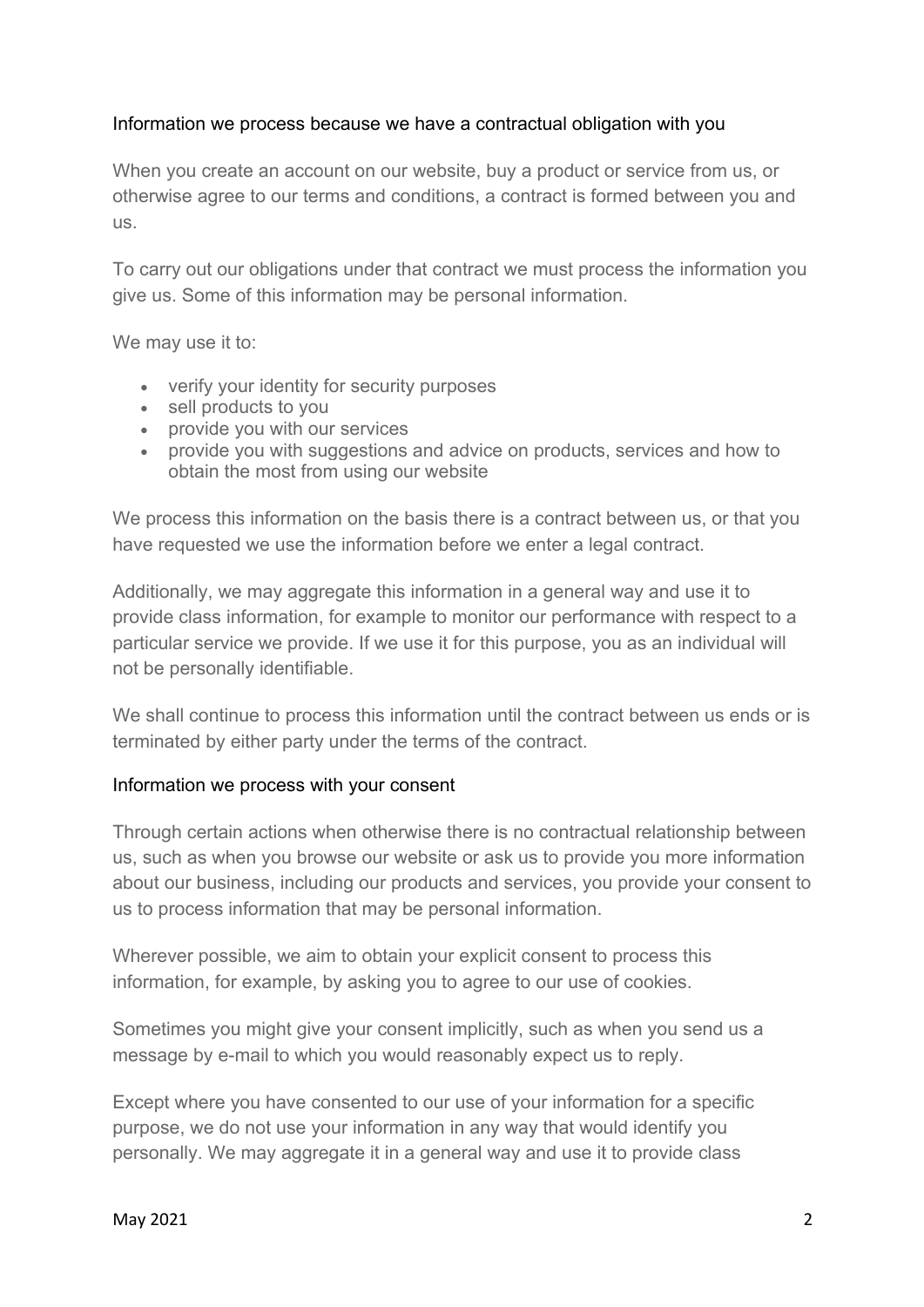information, for example to monitor the performance of a particular page on our website.

If you have given us explicit permission to do so, we may from time to time pass your name and contact information to selected associates whom we consider may provide services or products you would find useful.

We continue to process your information on this basis until you withdraw your consent, or it can be reasonably assumed that your consent no longer exists.

You may withdraw your consent at any time by instructing us doreenholistic@outlook.com. However, if you do so, you may not be able to use our website or our services further.

#### Information we process because we have a legal obligation

We are subject to the law like everyone else. Sometimes, we must process your information to comply with a statutory obligation.

For example, we may be required to give information to legal authorities if they so request or if they have the proper authorisation such as a search warrant or court order.

This may include your personal information.

### Specific uses of information you provide to us

#### Information provided on the understanding that it will be shared with a third party

Our website allows you to post information with a view to that information being read, copied, downloaded, or used by other people.

Examples include:

- tagging an image
- clicking on an icon next to another visitor's message to convey your agreement, disagreement, or thanks
- leaving comments on blog posts

In posting personal information, it is up to you to satisfy yourself about the privacy level of every person who might use it.

We do store it, and we reserve a right to use it in the future in any way we decide.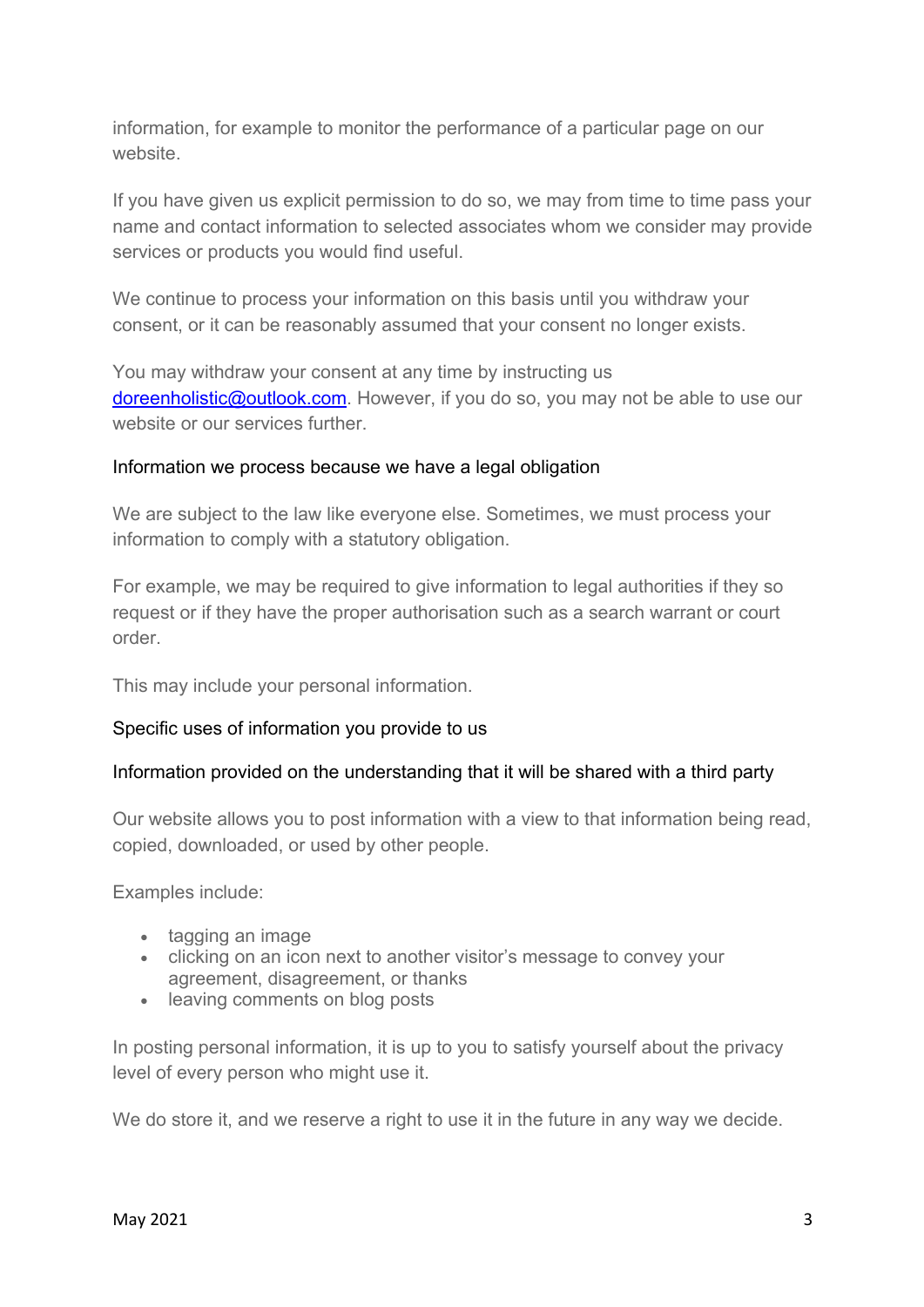Once your information enters the public domain, we have no control over what any individual third party may do with it. We accept no responsibility for their actions at any time.

Provided your request is reasonable and there is no legal basis for us to retain it, then at our discretion we may agree to your request to delete personal information that you have posted. You can make a request by contacting us at doreenholistic@outlook.com

# Complaints regarding content on our website

If you complain about any of the content on our website, we shall investigate your complaint.

If we feel it is justified or if we believe the law requires us to do so, we shall remove the content while we investigate.

Free speech is a fundamental right, so we must make a judgment as to whose right will be obstructed: yours, or that of the person who posted the content that offends you.

If we think your complaint is vexatious or without any basis, we shall not correspond with you about it.

### Information relating to your method of payment

No payment details are kept on our website or servers. All payment data is fully secure and safe.

### Sending a message to our support team

When you contact us, whether by telephone, through our website or by e-mail, we collect the data you have given to us to reply with the information you need.

We record your request and our reply to increase the efficiency of our business

We keep personally identifiable information associated with your message, such as your name and email address to be able to track our communications with you to provide a high-quality service.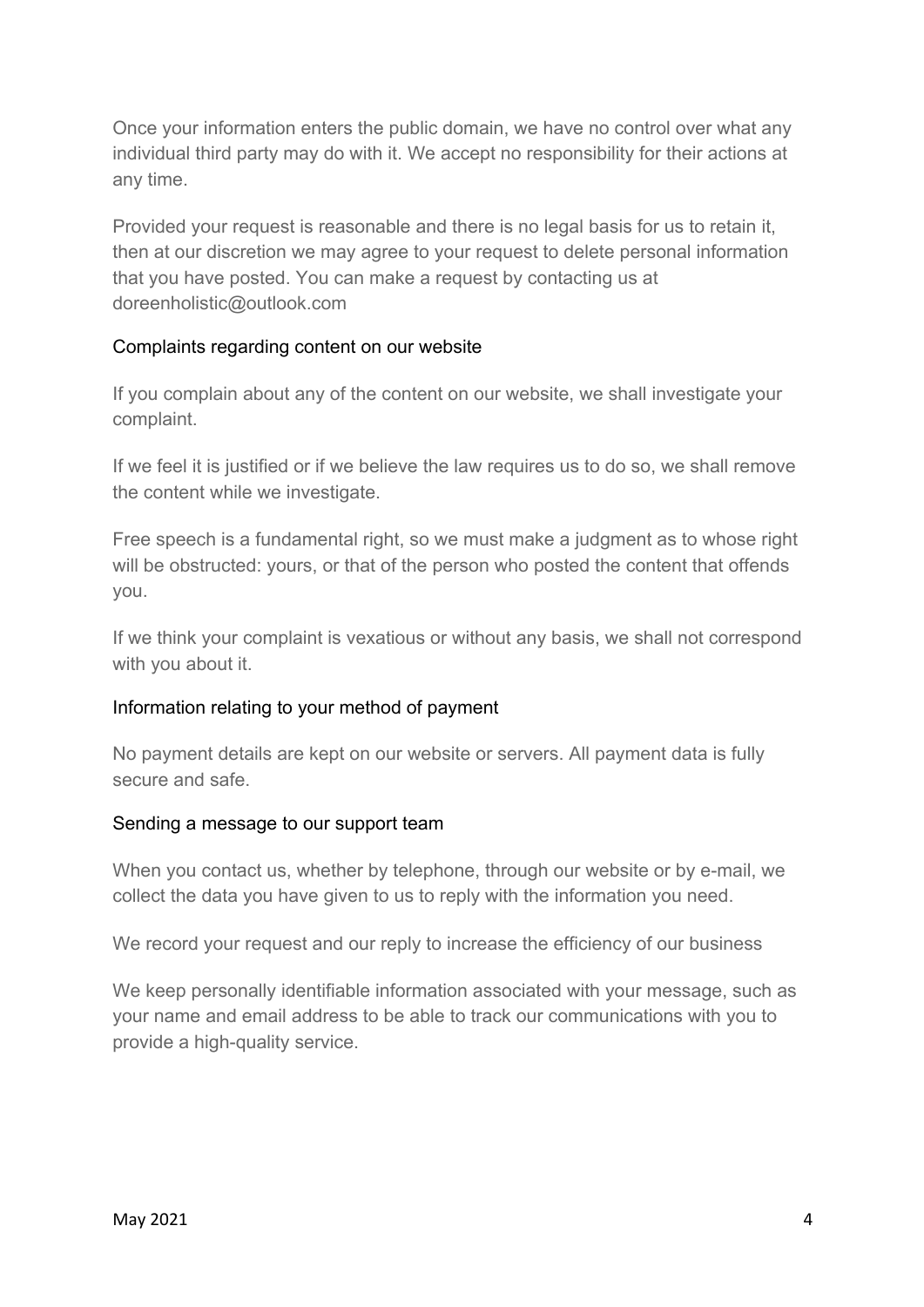### Use of information we collect through automated systems when you visit our website

# Cookies

Cookies are small text files that are placed on your computer's hard drive by your web browser when you visit any website. They allow information gathered on one web page to be stored until it is needed for use on another, allowing a website to provide you with a personalised experience and the website owner with statistics about how you use the website so that it can be improved.

Some cookies may last for a defined period of time, such as one day or until you close your browser. Others last indefinitely.

Your web browser should allow you to delete any you choose. It also should allow you to prevent or limit their use.

Our website uses cookies. They are placed by software that operates on our servers, and by software operated by third parties whose services we use.

If you choose not to use cookies or you prevent their use through your browser settings, you will not be able to use all the functionality of our website.

We use cookies in the following ways:

- to track how you use our website
- to record whether you have seen specific messages we display on our website
- to keep you signed in our site
- to record your answers to surveys and questionnaires on our site while you complete them
- to record the conversation thread during a live chat with our support team

### Personal identifiers from your browsing activity

Requests by your web browser to our servers for web pages and other content on our website are recorded.

We record information such as your geographical location, your Internet service provider, and your IP address. We also record information about the software you are using to browse our website, such as the type of computer or device and the screen resolution.

We use this information in aggregate to assess the popularity of the webpages on our website and how we perform in providing content to you.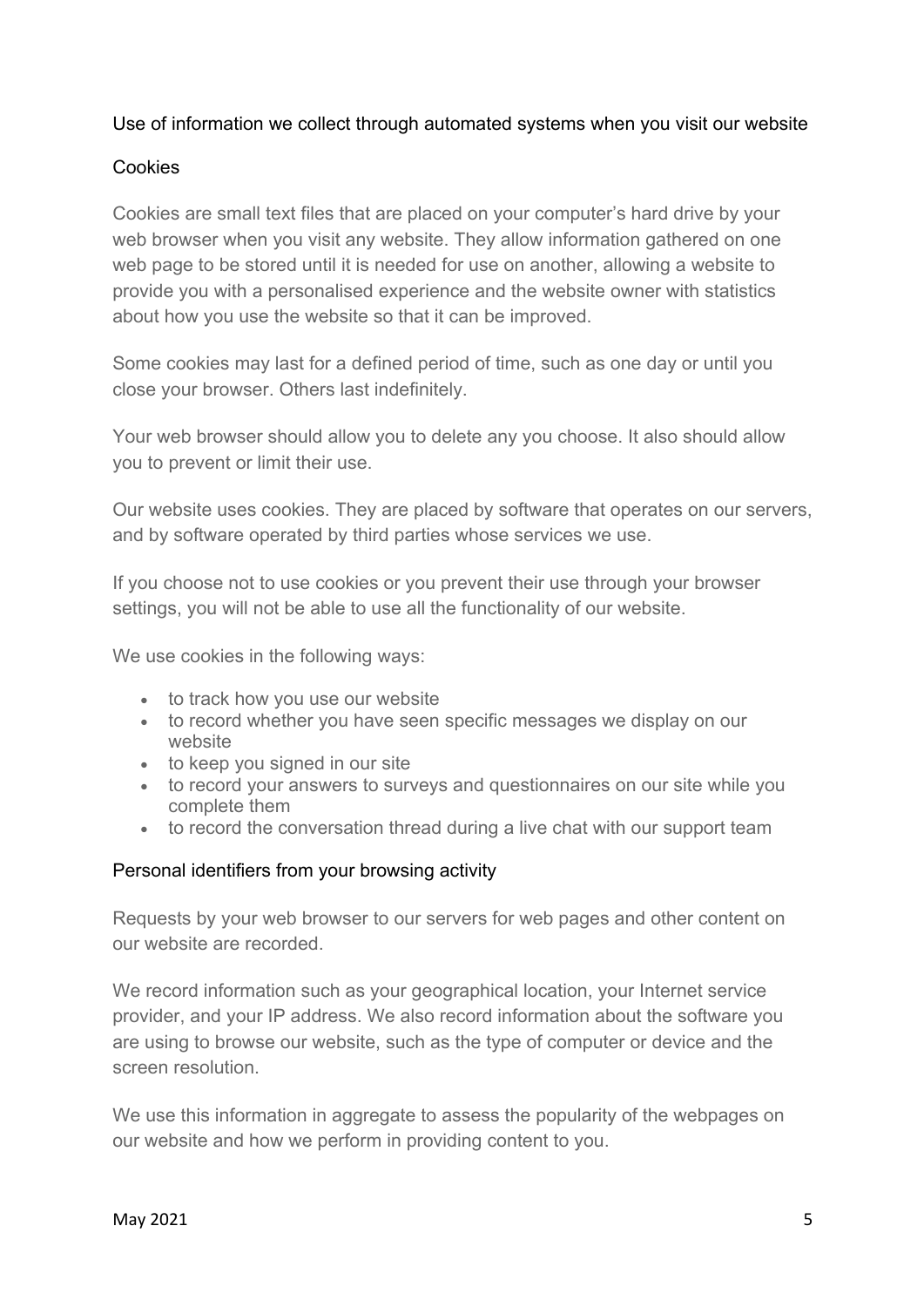If combined with other information we know about you from previous visits, the data possibly could be used to identify you personally, even if you are not signed in to our website.

### Disclosure and sharing of your information

#### Information we obtain from third parties

Although we do not disclose your personal information to any third party (except as set out in this notice), we sometimes receive data that is indirectly made up from your personal information from third parties whose services we use.

No such information is personally identifiable to you.

### Data may be processed outside the European Union

Our website is hosted in the Israel.

We may also use outsourced services in countries outside the European Union from time to time in other aspects of our business.

Accordingly, data obtained within the UK or any other country could be processed outside the European Union.

#### Access to your own information

#### Access to your personal information

- At any time, you may review or update personally identifiable information that we hold about you.
- To obtain a copy of any information that is not provided on our website you may send us a request at doreenholistic@outlook.com
- After receiving the request, we will tell you when we expect to provide you with the information.

#### Removal of your information

If you wish us to remove personally identifiable information from our website, you may contact us at doreenholistic@outlook.com

This may limit the service we can provide to you.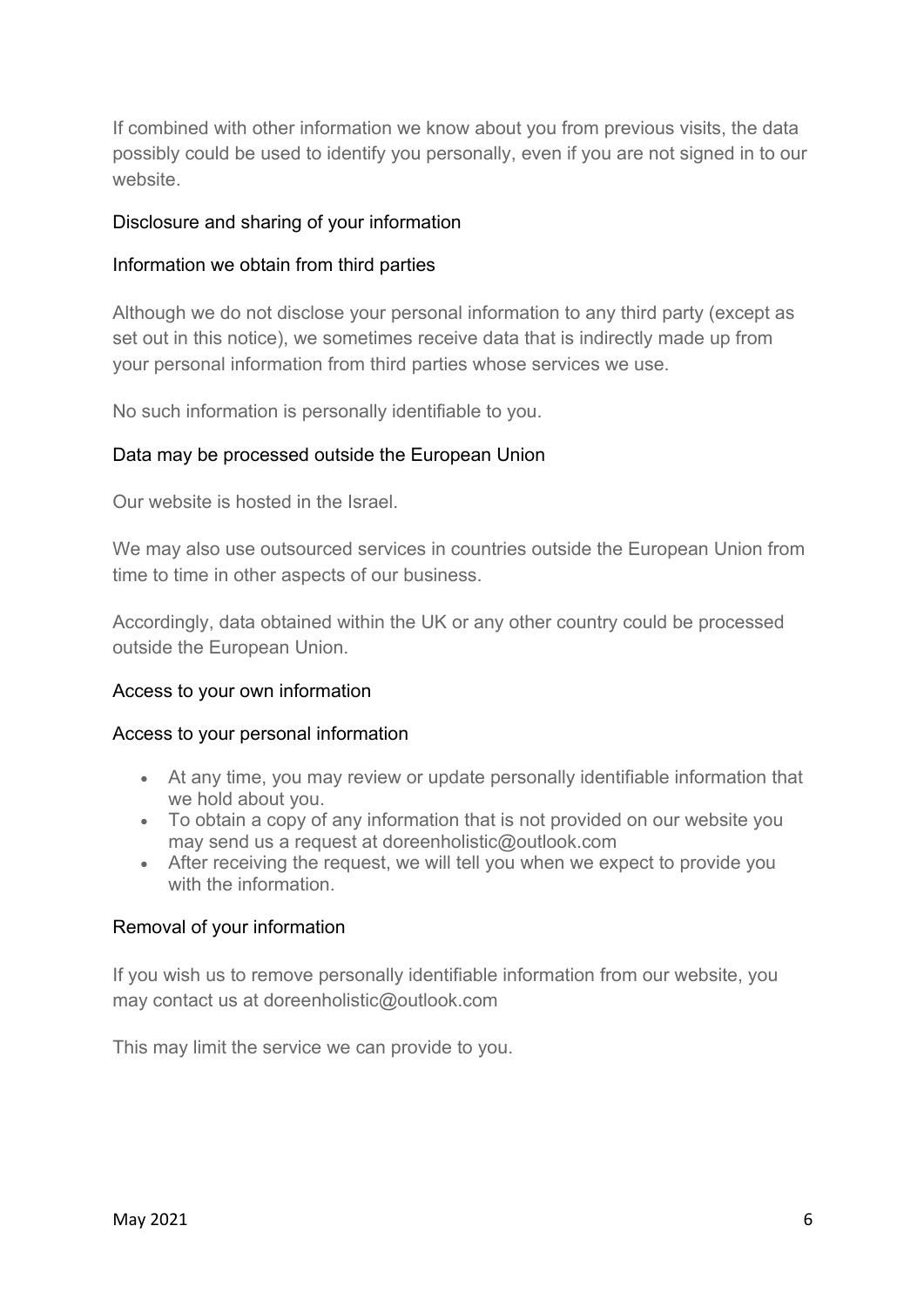# Verification of your information

When we receive any request to access, edit or delete personal identifiable information we shall first take reasonable steps to verify your identity before granting you access or otherwise taking any action. This is important to safeguard your information.

### Other matters

### Encryption of data sent between us

We use Secure Sockets Layer (SSL) certificates to verify our identity to your browser and to encrypt any data you give us.

Whenever information is transferred between us, you can check that it is done so using SSL by looking for a closed padlock symbol or other trust mark in your browser's URL bar or toolbar.

#### How you can complain

- If you are not happy with our privacy policy or if have any complaint, then you should tell us by email. Our address is doreenholistic@outlook.com
- If a dispute is not settled, then we hope you will agree to attempt to resolve it by engaging in good faith with us in a process of mediation or arbitration.
- If you are in any way dissatisfied about how we process your personal information, you have a right to lodge a complaint with the Information Commissioner's Office. This can be done at https://ico.org.uk/concerns/

### Retention period for personal data

Except as otherwise mentioned in this privacy notice, we keep your personal information only for as long as required by us:

- to provide you with the services you have requested.
- to comply with other law, including for the period demanded by our tax authorities.
- to support a claim or defence in court.

### Compliance with the law

Our privacy policy has been compiled to comply with the law of every country or legal jurisdiction in which we aim to do business. If you think it fails to satisfy the law of your jurisdiction, we should like to hear from you.

However, ultimately it is your choice as to whether you wish to use our website.